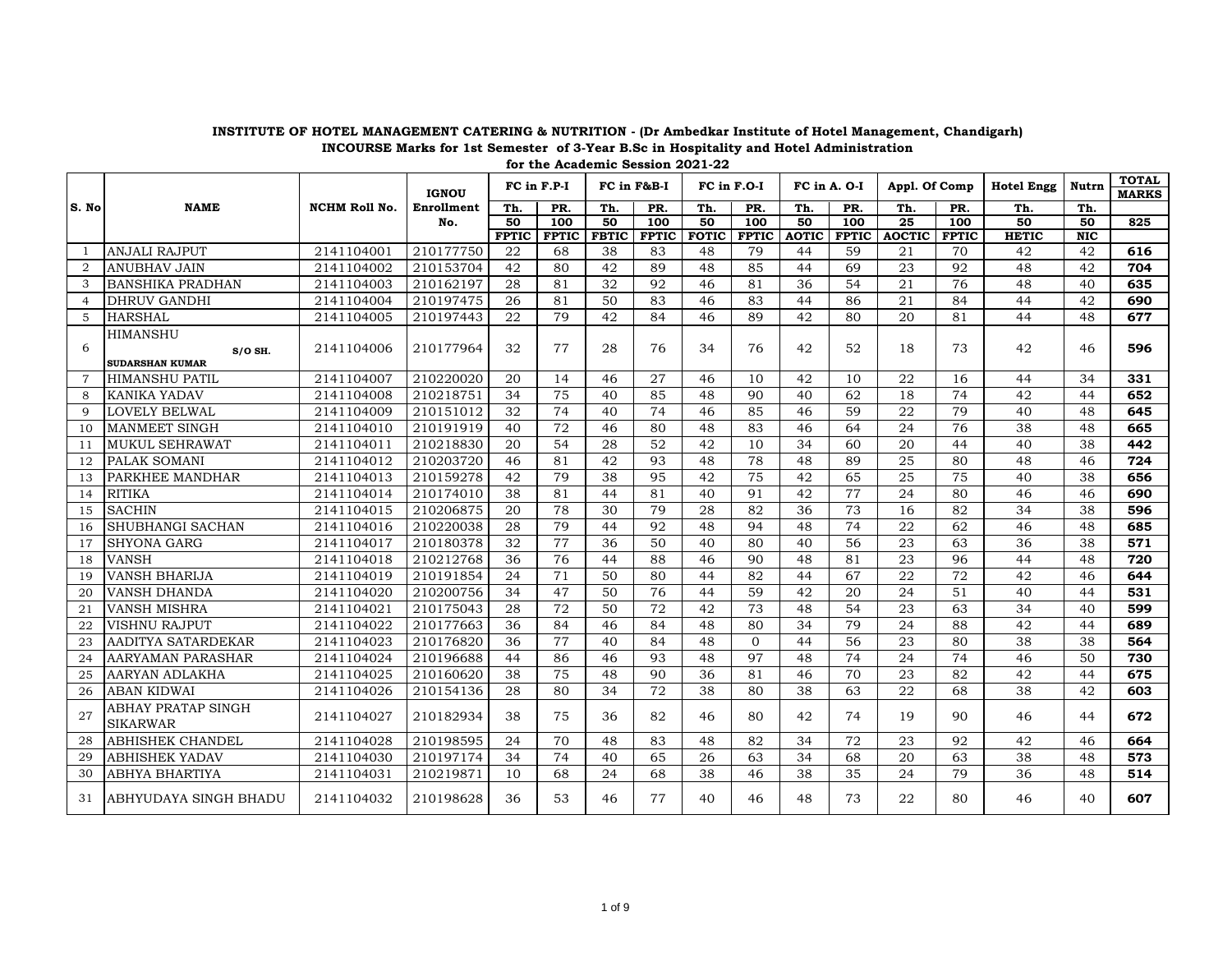|       |                        |                      | <b>IGNOU</b> |              | FC in F.P-I  |              | FC in F&B-I  | FC in F.O-I  |              |              | FC in A. O-I | Appl. Of Comp |              | <b>Hotel Engg</b> | Nutrn      | <b>TOTAL</b><br><b>MARKS</b> |
|-------|------------------------|----------------------|--------------|--------------|--------------|--------------|--------------|--------------|--------------|--------------|--------------|---------------|--------------|-------------------|------------|------------------------------|
| S. No | <b>NAME</b>            | <b>NCHM Roll No.</b> | Enrollment   | Th.          | PR.          | Th.          | PR.          | Th.          | PR.          | Th.          | PR.          | Th.           | PR.          | Th.               | Th.        |                              |
|       |                        |                      | No.          | 50           | 100          | 50           | 100          | 50           | 100          | 50           | 100          | 25            | 100          | 50                | 50         | 825                          |
|       |                        |                      |              | <b>FPTIC</b> | <b>FPTIC</b> | <b>FBTIC</b> | <b>FPTIC</b> | <b>FOTIC</b> | <b>FPTIC</b> | <b>AOTIC</b> | <b>FPTIC</b> | <b>AOCTIC</b> | <b>FPTIC</b> | <b>HETIC</b>      | <b>NIC</b> |                              |
| 32    | <b>ADARSH GUPTA</b>    | 2141104033           | 210198707    | 28           | 83           | 32           | 87           | 48           | 80           | 38           | 72           | 22            | 85           | 44                | 42         | 661                          |
| 33    | <b>ADITI</b>           | 2141104034           | 210200874    | 12           | 88           | 28           | 90           | 42           | 53           | 48           | 82           | 21            | 55           | 40                | 42         | 601                          |
| 34    | <b>ADITI KOHLI</b>     | 2141104035           | 210180661    | 42           | 90           | 42           | 83           | 48           | 83           | 42           | 85           | 24            | 83           | 48                | 48         | 718                          |
| 35    | <b>ADITYA KUMAR</b>    | 2141104036           | 210200914    | 36           | 82           | 40           | 88           | 48           | 74           | 40           | 80           | 22            | 84           | 36                | 46         | 676                          |
| 36    | ADITYA KUMAR SINGH     | 2141104037           | 210179380    | 28           | 60           | 24           | 20           | 40           | 70           | 34           | 50           | 16            | 72           | 36                | 38         | 488                          |
| 37    | <b>AJIT</b>            | 2141104038           | 210175122    | 26           | 77           | 30           | 67           | 44           | 68           | 44           | 74           | 23            | 69           | 46                | 44         | 612                          |
| 38    | <b>AKHIL GULERIA</b>   | 2141104039           | 210196892    | 34           | 73           | 44           | 93           | 44           | 74           | 46           | 71           | 21            | 72           | 42                | 44         | 658                          |
| 39    | <b>AKSHAT BHARGAVA</b> | 2141104040           | 210182862    | 24           | 77           | 38           | 81           | 40           | 56           | 40           | 71           | 21            | 71           | 30                | 40         | 589                          |
| 40    | AMAN KUMAR CHOUDHARY   | 2141104042           | 210203619    | 36           | 81           | 38           | 83           | 44           | 84           | 40           | 81           | 23            | 83           | 38                | 40         | 671                          |
| 41    | IAMAN KUMAR DEEPANKAR  | 2141104043           | 210208474    | 30           | 66           | 26           | 71           | 46           | 50           | 42           | 64           | 20            | 63           | 44                | 38         | 560                          |
| 42    | <b>AMAN NARANG</b>     | 2141104044           | 210197450    | 32           | 67           | 30           | 86           | 48           | 60           | 44           | 57           | 24            | 55           | 40                | 40         | 583                          |
| 43    | <b>AMAN SATHI</b>      | 2141104045           | 210161630    | 22           | 73           | 40           | 88           | 40           | 80           | 34           | 81           | 20            | 96           | 40                | 42         | 656                          |
| 44    | <b>AMANDEEP KAUR</b>   | 2141104046           | 210160448    | 30           | 91           | 48           | 97           | 48           | 88           | 34           | 83           | 25            | 93           | 48                | 48         | 733                          |
| 45    | <b>ANANAY ARORA</b>    | 2141104047           | 210197508    | 34           | 86           | 44           | 91           | 44           | 87           | 42           | 88           | 23            | 87           | 40                | 40         | 706                          |
| 46    | <b>ANAYAH PARIHAR</b>  | 2141104048           | 210176163    | 38           | 74           | 44           | 84           | 48           | 70           | 44           | 81           | 21            | 82           | 44                | 40         | 670                          |
| 47    | <b>ANISHA KUMARI</b>   | 2141104049           | 210201124    | 24           | 83           | 42           | 88           | 48           | 71           | 40           | 83           | 21            | 73           | 40                | 42         | 655                          |
| 48    | <b>ANKIT ARYAN</b>     | 2141104050           | 210203980    | 24           | 68           | 24           | 59           | 48           | 67           | 34           | 56           | 15            | 83           | 30                | 44         | 552                          |
| 49    | <b>ANKIT RAJ</b>       | 2141104051           | 210180052    | 32           | 78           | 40           | 87           | 48           | 82           | 38           | 76           | 23            | 93           | 42                | 42         | 681                          |
| 50    | <b>ANKIT SUMAN</b>     | 2141104052           | 210181964    | 20           | 76           | 36           | 71           | 46           | 67           | 30           | 78           | 16            | 80           | 20                | 44         | 584                          |
| 51    | <b>ANMOL RATTAN</b>    | 2141104053           | 210153618    | 36           | 79           | 42           | 81           | 40           | 70           | 44           | 82           | 23            | 71           | 34                | 44         | 646                          |
| 52    | <b>ANSHANK BOPCHE</b>  | 2141104054           | 210198302    | 28           | 60           | 46           | 72           | 40           | 44           | 44           | 73           | 17            | 68           | 36                | 40         | 568                          |
| 53    | <b>ANSHIKA SINGH</b>   | 2141104055           | 210178278    | 46           | 83           | 40           | 88           | 48           | 54           | 48           | 86           | 22            | 69           | 46                | 48         | 678                          |
| 54    | <b>ANSHIKA YADAV</b>   | 2141104056           | 210179549    | 30           | 80           | 40           | 92           | 40           | 44           | 44           | 77           | 23            | 74           | 38                | 44         | 626                          |
| 55    | ANSHITA VARSHNEY       | 2141104057           | 210194939    | 38           | 82           | 42           | 76           | 40           | 83           | 46           | 79           | 25            | 80           | 42                | 46         | 679                          |
| 56    | <b>ANSHUMAN TYAGI</b>  | 2141104058           | 210182855    | 26           | 79           | 34           | 84           | 30           | 80           | 36           | 77           | 19            | 79           | 44                | 40         | 628                          |
| 57    | <b>ANU MAHIMA BURH</b> | 2141104059           | 210205329    | 20           | 73           | 38           | 60           | 34           | 91           | 40           | 70           | 18            | 61           | 40                | 44         | 589                          |
| 58    | <b>ANUJ KUSHRAM</b>    | 2141104060           | 210182720    | 32           | 83           | 40           | 71           | 40           | 70           | 46           | 71           | 23            | 72           | 46                | 46         | 640                          |
| 59    | ANUP KUMAR PAUL        | 2141104061           | 210220504    | 16           | 79           | 34           | 78           | 42           | 80           | 38           | 62           | 21            | 73           | 36                | 48         | 607                          |
| 60    | <b>APEKSHA</b>         | 2141104062           | 210194899    | 42           | 84           | 40           | 67           | 42           | 79           | 46           | 63           | 24            | 70           | 46                | 44         | 647                          |
| 61    | <b>ARNAV GUPTA</b>     | 2141104063           | 210216163    | 44           | 74           | 32           | 81           | 42           | 84           | 48           | 71           | 20            | 82           | 48                | 42         | 668                          |
| 62    | <b>ARNAV KUMAR</b>     | 2141104064           | 210182737    | 12           | 73           | 28           | 56           | 42           | 82           | 34           | 60           | 21            | 79           | 40                | 44         | 571                          |
| 63    | <b>ARYAN</b>           | 2141104065           | 210152393    | 20           | 76           | 20           | 77           | 38           | 90           | 28           | 63           | 15            | 70           | 44                | 46         | 587                          |
| 64    | ARYAN BAHAL            | 2141104066           | 210175803    | 40           | 72           | 34           | 80           | 38           | 92           | 38           | 63           | 23            | 75           | 42                | 44         | 641                          |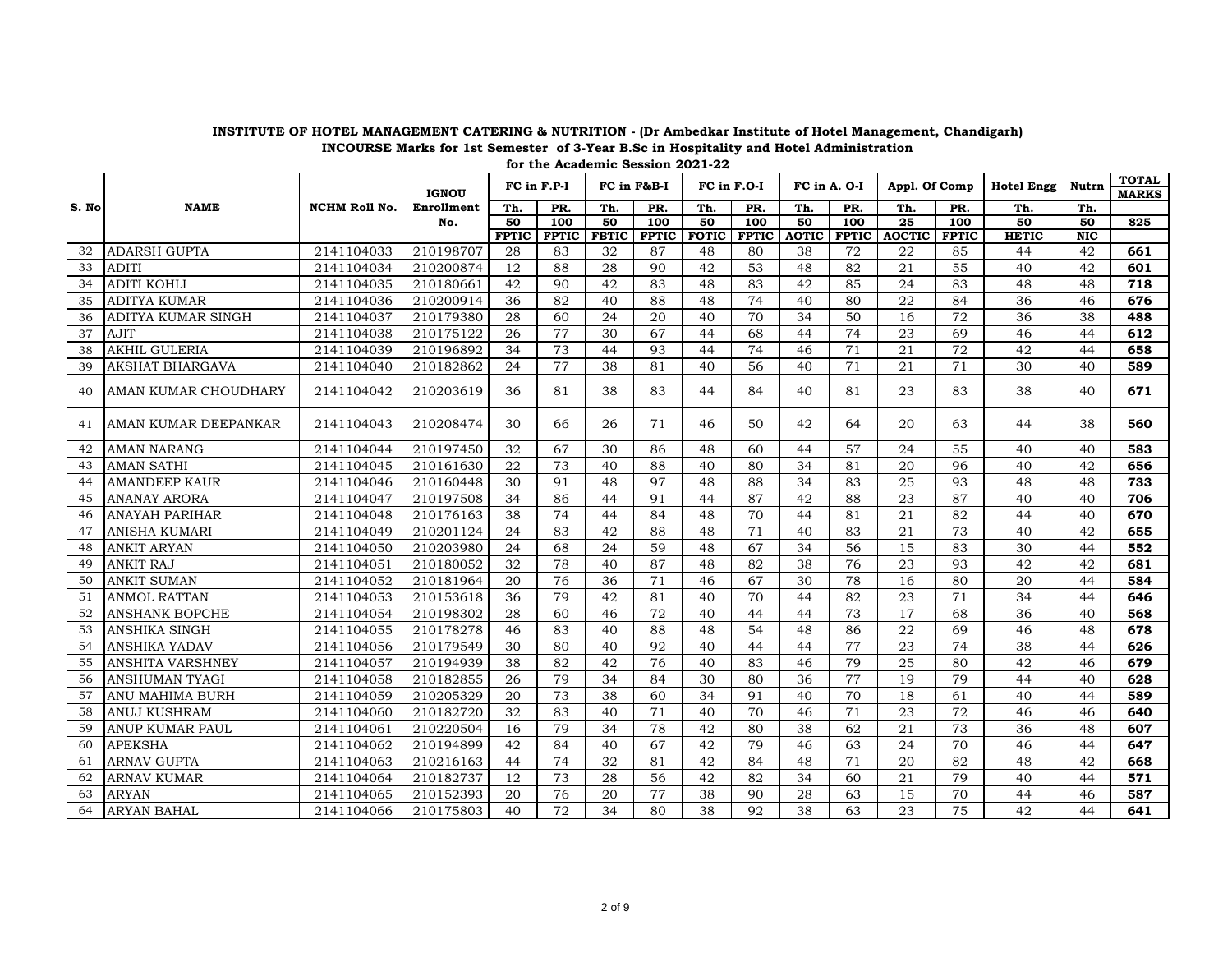|       |                        |                      | <b>IGNOU</b> |              | FC in F.P-I      |              | FC in F&B-I     | FC in F.O-I  |              | FC in A. O-I |                  | Appl. Of Comp   |              | <b>Hotel Engg</b> | Nutrn      | <b>TOTAL</b><br><b>MARKS</b> |
|-------|------------------------|----------------------|--------------|--------------|------------------|--------------|-----------------|--------------|--------------|--------------|------------------|-----------------|--------------|-------------------|------------|------------------------------|
| S. No | <b>NAME</b>            | <b>NCHM Roll No.</b> | Enrollment   | Th.          | PR.              | Th.          | PR.             | Th.          | PR.          | Th.          | PR.              | Th.             | PR.          | Th.               | Th.        |                              |
|       |                        |                      | No.          | 50           | $\overline{100}$ | 50           | 100             | 50           | 100          | 50           | $\overline{100}$ | $\overline{25}$ | 100          | 50                | 50         | 825                          |
|       |                        |                      |              | <b>FPTIC</b> | <b>FPTIC</b>     | <b>FBTIC</b> | <b>FPTIC</b>    | <b>FOTIC</b> | <b>FPTIC</b> | <b>AOTIC</b> | <b>FPTIC</b>     | <b>AOCTIC</b>   | <b>FPTIC</b> | <b>HETIC</b>      | <b>NIC</b> |                              |
| 65    | <b>ARYAN BANSAL</b>    | 2141104067           | 210161962    | 24           | 73               | 20           | 59              | 42           | 54           | 34           | 73               | 22              | 75           | 36                | 42         | 554                          |
| 66    | <b>ARYAN KANSANA</b>   | 2141104068           | 210203790    | 22           | 81               | 32           | 85              | 48           | 82           | 44           | 89               | 23              | 81           | 44                | 46         | 677                          |
| 67    | <b>ARYAN VASHISTH</b>  | 2141104069           | 210204445    | 30           | 80               | 32           | 77              | 46           | 85           | 40           | 60               | 25              | 67           | 48                | 44         | 634                          |
| 68    | <b>ASHISH</b>          | 2141104070           | 210158846    | 30           | 88               | 28           | 73              | 42           | 81           | 34           | 72               | 21              | 74           | 32                | 44         | 619                          |
| 69    | <b>ASHITA JOSHI</b>    | 2141104071           | 210218070    | 20           | 85               | 36           | 85              | 46           | 74           | 46           | 78               | 25              | 65           | 42                | 46         | 648                          |
| 70    | <b>ASHWARYA SARRAF</b> | 2141104072           | 210175409    | 38           | 87               | 36           | 69              | 48           | 90           | 48           | 77               | 20              | 76           | 48                | 48         | 685                          |
| 71    | <b>ASMI</b>            | 2141104073           | 210177133    | 36           | 85               | 40           | 90              | 46           | 90           | 48           | 87               | 25              | 84           | 44                | 46         | 721                          |
| 72    | <b>AYUSH BHAT</b>      | 2141104075           | 210153435    | 40           | 77               | 44           | 64              | 44           | 95           | 48           | 60               | 23              | 79           | 42                | 42         | 658                          |
| 73    | <b>AYUSH SHARMA</b>    | 2141104076           | 210185868    | 34           | 83               | 40           | 83              | 42           | 95           | 44           | 83               | 24              | 78           | 42                | 48         | 696                          |
| 74    | <b>AYUSHMAN SHAH</b>   | 2141104077           | 210218790    | 38           | 81               | 36           | 66              | 42           | 96           | 46           | 81               | 23              | 80           | 46                | 48         | 683                          |
| 75    | <b>CHANDAN KUMAR</b>   | 2141104078           | 210177101    | 30           | 76               | 46           | 82              | 48           | 70           | 48           | 81               | 24              | 87           | 42                | 44         | 678                          |
| 76    | CHAUDHARI DEV MAHESH   | 2141104079           | 210198832    | 26           | 77               | 26           | 66              | 48           | 70           | 38           | 50               | 24              | 79           | 38                | 44         | 586                          |
| 77    | <b>CHIRAG KUMAR</b>    | 2141104080           | 210161733    | 14           | 75               | 28           | 79              | 48           | 83           | 34           | 56               | 18              | 74           | 36                | 42         | 587                          |
| 78    | <b>DAKSH</b>           | 2141104081           | 210198216    | 30           | 84               | 44           | 70              | 48           | 90           | 46           | 70               | 20              | 84           | 48                | 48         | 682                          |
| 79    | <b>DEVANSHU</b>        | 2141104083           | 210191893    | 28           | 80               | 32           | 91              | 46           | 81           | 48           | 83               | 25              | 85           | 44                | 44         | 687                          |
| 80    | <b>DHAWAL SAXENA</b>   | 2141104084           | 210175867    | 32           | 67               | 38           | 67              | 36           | 74           | 42           | 50               | 24              | 75           | 38                | 46         | 589                          |
| 81    | DHEERAJ GURSAHANI      | 2141104085           | 210198936    | 32           | 77               | 40           | 69              | 48           | 82           | 48           | 71               | 24              | 79           | 46                | 50         | 666                          |
| 82    | <b>DIKSHA SINGH</b>    | 2141104086           | 210219570    | 36           | 90               | 38           | 88              | 42           | 57           | 46           | 77               | 23              | 90           | 48                | 44         | 679                          |
| 83    | <b>DIVEY TALUJA</b>    | 2141104087           | 210161339    | 30           | 66               | 34           | 42              | 38           | 67           | 42           | 79               | 18              | 45           | 46                | 48         | 555                          |
| 84    | <b>DIVYANSH GOEL</b>   | 2141104088           | 210182887    | 24           | 85               | 38           | 75              | 32           | 72           | 26           | 76               | 25              | 65           | 46                | 36         | 600                          |
| 85    | <b>DIVYANSHU GUPTA</b> | 2141104089           | 210164040    | 26           | 65               | 34           | 88              | 48           | 65           | 42           | 54               | 21              | 73           | 44                | 48         | 608                          |
| 86    | <b>GAURAV AHUJA</b>    | 2141104090           | 210160122    | 14           | 76               | 28           | 74              | 30           | 73           | 22           | 78               | 18              | 78           | 36                | 44         | 571                          |
| 87    | <b>GAURAV KUMAR</b>    | 2141104091           | 210215272    | 24           | 85               | 40           | 86              | 48           | 77           | 36           | 79               | 21              | 83           | 40                | 48         | 667                          |
| 88    | <b>GAURAV PANDEY</b>   | 2141104092           | 210164889    | 32           | 84               | 40           | 86              | 42           | 72           | 44           | 75               | 24              | 77           | 44                | 44         | 664                          |
| 89    | <b>GAURIKA RANA</b>    | 2141104093           | 210185646    | 36           | 85               | 44           | 93              | 48           | 79           | 46           | 83               | 23              | 73           | 44                | 46         | 700                          |
| 90    | <b>GAUTAM</b>          | 2141104094           | 210183209    | 36           | 74               | 42           | 90              | 44           | 68           | 40           | 76               | 25              | 88           | 46                | 44         | 673                          |
| 91    | <b>GOHIT DAWAR</b>     | 2141104095           | 210219739    | 32           | 87               | 44           | 62              | 40           | 74           | 42           | 67               | 20              | 83           | 50                | 50         | 651                          |
| 92    | <b>GOVIND KUMAR</b>    | 2141104096           |              | $\Omega$     | $\Omega$         | 18           | $\overline{0}$  | 22           | $\Omega$     | 18           | $\Omega$         | 16              | 15           | 20                | 20         | 129                          |
| 93    | <b>GURJYOT OBEROI</b>  | 2141104097           | 210204359    | 34           | 59               | 28           | 50              | 40           | 55           | 38           | 35               | 22              | 48           | 42                | 40         | 491                          |
| 94    | <b>GURPREET SINGH</b>  | 2141104098           | 210161987    | 24           | 51               | 34           | $\overline{25}$ | 42           | 42           | 38           | $\Omega$         | 23              | 30           | 34                | 42         | 385                          |
| 95    | HANSHIKA MIHANI        | 2141104099           | 210161590    | 34           | 70               | 38           | 81              | 48           | 65           | 48           | 86               | 22              | 88           | 48                | 46         | 674                          |
| 96    | <b>HARSH</b>           | 2141104100           | 210184415    | 14           | 60               | 14           | 30              | 30           | 32           | 18           | 20               | 17              | 25           | 28                | 34         | 322                          |
| 97    | <b>HARSH ARYA</b>      | 2141104101           | 210155650    | 20           | 84               | 22           | 75              | 42           | 80           | 40           | 75               | 21              | 78           | 44                | 40         | 621                          |
| 98    | <b>HARSH BAJAJ</b>     | 2141104102           | 210197221    | 24           | 77               | 42           | 84              | 42           | 86           | 48           | 84               | 24              | 85           | 46                | 42         | 684                          |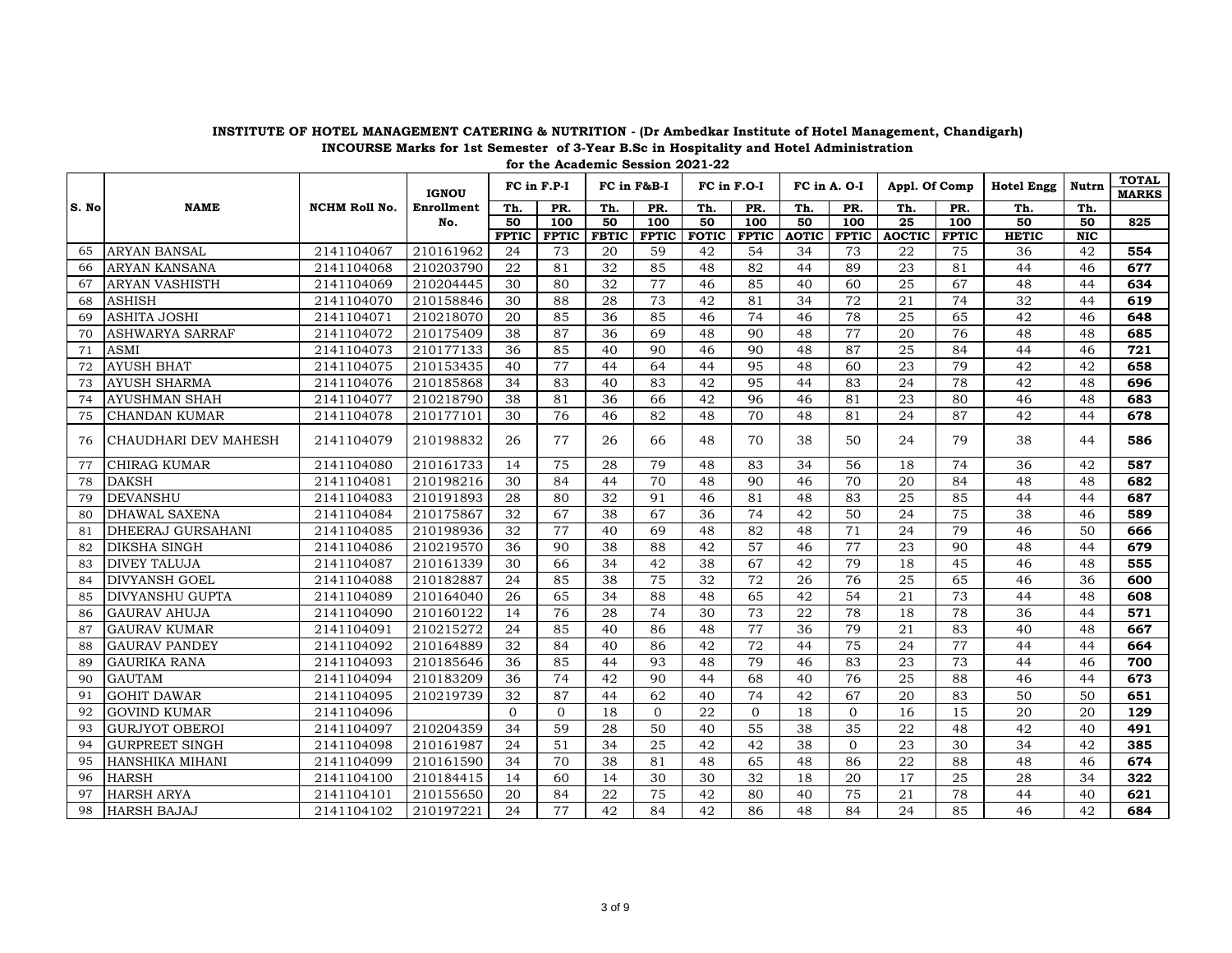|       |                                                         |                      | <b>IGNOU</b> |              | FC in F.P-I  |              | FC in F&B-I  | FC in F.O-I  |              | FC in A. O-I |              | Appl. Of Comp   |              | <b>Hotel Engg</b> | Nutrn      | <b>TOTAL</b><br><b>MARKS</b> |
|-------|---------------------------------------------------------|----------------------|--------------|--------------|--------------|--------------|--------------|--------------|--------------|--------------|--------------|-----------------|--------------|-------------------|------------|------------------------------|
| S. No | <b>NAME</b>                                             | <b>NCHM Roll No.</b> | Enrollment   | Th.          | PR.          | Th.          | PR.          | Th.          | PR.          | Th.          | PR.          | Th.             | PR.          | Th.               | Th.        |                              |
|       |                                                         |                      | No.          | 50           | 100          | 50           | 100          | 50           | 100          | 50           | 100          | $\overline{25}$ | 100          | 50                | 50         | 825                          |
|       |                                                         |                      |              | <b>FPTIC</b> | <b>FPTIC</b> | <b>FBTIC</b> | <b>FPTIC</b> | <b>FOTIC</b> | <b>FPTIC</b> | <b>AOTIC</b> | <b>FPTIC</b> | <b>AOCTIC</b>   | <b>FPTIC</b> | <b>HETIC</b>      | <b>NIC</b> |                              |
| 99    | <b>HARSH NAMDEO</b>                                     | 2141104103           | 210204477    | 32           | 79           | 42           | 50           | 44           | 81           | 40           | 77           | 23              | 87           | 48                | 46         | 649                          |
| 100   | <b>HARSHIT GAMI</b>                                     | 2141104104           | 210182579    | 26           | 85           | 44           | 85           | 46           | 82           | 32           | 86           | 19              | 88           | 42                | 50         | 685                          |
| 101   | <b>HARSHIT GUPTA</b>                                    | 2141104105           | 210215258    | 36           | 86           | 28           | 90           | 44           | 75           | 36           | 77           | 20              | 83           | 40                | 44         | 659                          |
| 102   | HIMANSHU<br>$S/O$ SH.<br><b>ROSHAN</b>                  | 2141104106           | 210162054    | 20           | 73           | 42           | 77           | 40           | 55           | 38           | 62           | 19              | 58           | 42                | 44         | 570                          |
| 103   | <b>HIMANSHU</b><br><b>S/O SH. BRAHMA</b><br><b>NAND</b> | 2141104107           | 210162663    | 12           | $\Omega$     | 22           | $\Omega$     | 20           | 45           | 30           | $\Omega$     | 23              | 27           | 30                | 46         | 255                          |
| 104   | <b>HIMANSHU GOLA</b>                                    | 2141104108           | 210198176    | 30           | 70           | 22           | 52           | 40           | 61           | 34           | 45           | 17              | 74           | 42                | 46         | 533                          |
| 105   | <b>HIMANSHU KHICHAR</b>                                 | 2141104109           | 210205479    | 20           | 29           | 26           | 31           | 48           | 46           | 36           | 53           | 20              | 78           | 44                | 42         | 473                          |
| 106   | <b>HIMANSHU KUSHWAHA</b>                                | 2141104110           | 210197181    | 38           | 84           | 44           | 92           | 44           | 88           | 46           | 81           | 23              | 91           | 48                | 50         | 729                          |
| 107   | HIMANSHU SHARMA                                         | 2141104111           | 210202670    | 16           | 68           | 28           | 74           | 12           | 57           | 30           | 50           | 19              | 68           | 36                | 48         | 506                          |
| 108   | <b>HITESH</b>                                           | 2141104112           | 210160369    | 38           | 77           | 44           | 86           | 46           | 80           | 46           | 87           | 23              | 90           | 46                | 44         | 707                          |
| 109   | <b>HRITIK SAINI</b>                                     | 2141104113           | 210207537    | 20           | 67           | 30           | 37           | 34           | 44           | 36           | $\Omega$     | 21              | 54           | 34                | 44         | 421                          |
| 110   | <b>ISHAAN CHAUDHARY</b>                                 | 2141104114           | 210164334    | 14           | 22           | 44           | 10           | 38           | 10           | 34           | 20           | 17              | 38           | 36                | 42         | 325                          |
| 111   | <b>JAI KUMAR</b>                                        | 2141104115           | 210160978    | 32           | 78           | 40           | 75           | 38           | 87           | 42           | 70           | 24              | 79           | 44                | 50         | 659                          |
| 112   | <b>JANVI KUMARI</b>                                     | 2141104116           | 210162008    | 28           | 80           | 36           | 78           | 48           | 85           | 48           | 60           | 23              | 82           | 40                | 48         | 656                          |
| 113   | JAPNEET SINGH CHHABRA                                   | 2141104117           | 210154380    | 38           | 84           | 44           | 81           | 48           | 91           | 46           | 85           | 23              | 88           | 48                | 50         | 726                          |
| 114   | <b>JASKIRAT KAUR</b>                                    | 2141104118           | 210220052    | 32           | 58           | 28           | 85           | 40           | 87           | 38           | 83           | 23              | 79           | 48                | 46         | 647                          |
| 115   | <b>JOY JEET SINGH</b>                                   | 2141104119           | 210216820    | 22           | 66           | 30           | 36           | 40           | 25           | 34           | 64           | 19              | 80           | 46                | 42         | 504                          |
| 116   | <b>JYOTI KUMARI</b>                                     | 2141104120           | 210221387    | 20           | 75           | 40           | 85           | 48           | 88           | 42           | 80           | 19              | 79           | 46                | 46         | 668                          |
| 117   | <b>KARAN VERMA</b>                                      | 2141104121           | 210161425    | 34           | 65           | 24           | 58           | 42           | 80           | 44           | 63           | 23              | 72           | 34                | 46         | 585                          |
| 118   | KARANVEER SINGH SETHI                                   | 2141104122           | 210163769    | 30           | 87           | 36           | 76           | 48           | 90           | 46           | 62           | 24              | 86           | 44                | 50         | 679                          |
| 119   | <b>KAREENA DAFOUTI</b>                                  | 2141104123           | 210182436    | 28           | 78           | 32           | 68           | 44           | 81           | 40           | 74           | 21              | 85           | 44                | 48         | 643                          |
| 120   | <b>KARTIK GUPTA</b>                                     | 2141104124           | 210181362    | 36           | 88           | 50           | 76           | 46           | 95           | 50           | 93           | 25              | 89           | 46                | 48         | 742                          |
| 121   | KARTIK KUMAR DWIVEDI                                    | 2141104125           | 210175899    | 30           | 77           | 40           | 72           | 42           | 87           | 50           | 70           | 22              | 84           | 44                | 50         | 668                          |
| 122   | <b>KARUN KAPOOR</b>                                     | 2141104126           | 210218357    | 42           | 78           | 34           | 81           | 42           | 80           | 48           | 78           | 25              | 85           | 40                | 44         | 677                          |
| 123   | <b>KAVISH DANG</b>                                      | 2141104127           | 210182429    | 26           | 64           | 34           | 77           | 42           | 70           | 42           | 67           | 20              | 76           | 34                | 48         | 600                          |
| 124   | <b>KESHAV</b>                                           | 2141104128           | 210197318    | 26           | 52           | 36           | 44           | 44           | 72           | 48           | 63           | 23              | 79           | 40                | 46         | 573                          |
| 125   | <b>KRISHNKANT KUMAR</b>                                 | 2141104129           | 210182870    | 24           | 81           | 40           | 86           | 48           | 82           | 42           | 86           | 20              | 84           | 46                | 48         | 687                          |
| 126   | <b>KUNAL</b>                                            | 2141104130           | 210204341    | 22           | 77           | 40           | 72           | 44           | 85           | 28           | 63           | 21              | 75           | 46                | 44         | 617                          |
| 127   | LAACHI AGRAWAL                                          | 2141104131           | 210200409    | 38           | 78           | 28           | 80           | 44           | 92           | 38           | 67           | 23              | 72           | 40                | 46         | 646                          |
| 128   | <b>LAGAN RELWANI</b>                                    | 2141104132           | 210218705    | 34           | 83           | 48           | 88           | 42           | 85           | 44           | 71           | 22              | 89           | 48                | 46         | 700                          |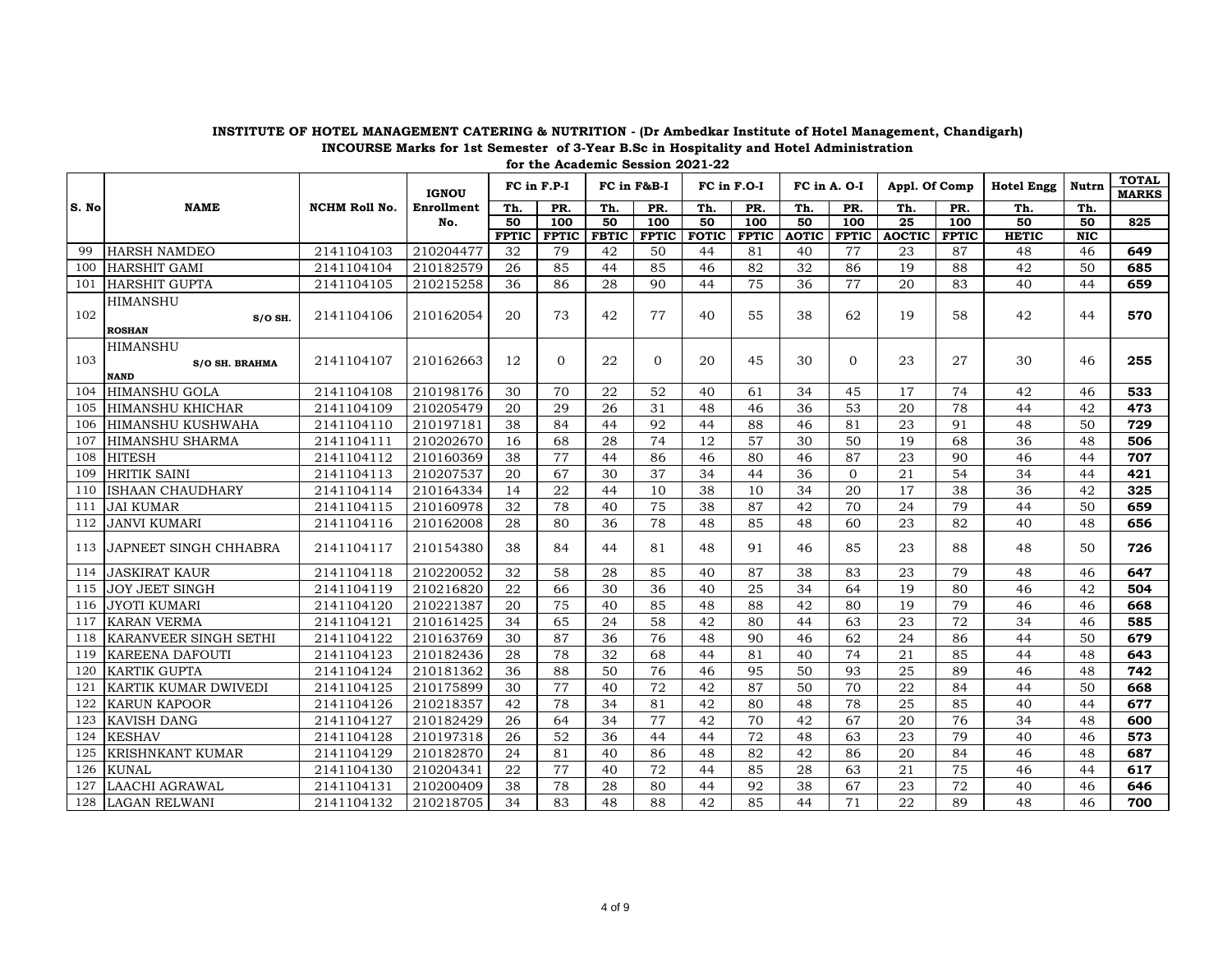|       |                                                          |                      | <b>IGNOU</b> |              | FC in F.P-I  |              | FC in F&B-I      |              | FC in F.O-I  | FC in A. O-I |              | Appl. Of Comp   |              | <b>Hotel Engg</b> | Nutrn      | <b>TOTAL</b><br><b>MARKS</b> |
|-------|----------------------------------------------------------|----------------------|--------------|--------------|--------------|--------------|------------------|--------------|--------------|--------------|--------------|-----------------|--------------|-------------------|------------|------------------------------|
| S. No | <b>NAME</b>                                              | <b>NCHM Roll No.</b> | Enrollment   | Th.          | PR.          | Th.          | PR.              | Th.          | PR.          | Th.          | PR.          | Th.             | PR.          | Th.               | Th.        |                              |
|       |                                                          |                      | No.          | 50           | 100          | 50           | $\overline{100}$ | 50           | 100          | 50           | 100          | $\overline{25}$ | 100          | 50                | 50         | 825                          |
|       |                                                          |                      |              | <b>FPTIC</b> | <b>FPTIC</b> | <b>FBTIC</b> | <b>FPTIC</b>     | <b>FOTIC</b> | <b>FPTIC</b> | <b>AOTIC</b> | <b>FPTIC</b> | <b>AOCTIC</b>   | <b>FPTIC</b> | <b>HETIC</b>      | <b>NIC</b> |                              |
| 129   | <b>LAKSHAY</b>                                           | 2141104133           | 210182941    | 10           | 77           | 18           | 74               | 26           | 30           | 18           | 61           | 15              | 75           | 38                | 42         | 484                          |
| 130   | <b>LALIT YADAV</b>                                       | 2141104134           | 210175842    | 32           | 72           | 40           | 78               | 40           | 76           | 44           | 67           | 19              | 78           | 42                | 44         | 632                          |
| 131   | <b>LAVANYA</b>                                           | 2141104135           | 210155224    | 44           | 87           | 42           | 89               | 46           | 84           | 48           | 82           | 24              | 76           | 48                | 50         | 720                          |
| 132   | <b>LUCKY SINGH</b>                                       | 2141104136           | 210182475    | 26           | 72           | 38           | 77               | 44           | 76           | 24           | 64           | 18              | 72           | 46                | 44         | 601                          |
| 133   | <b>MAHENDRA</b>                                          | 2141104137           | 210161820    | 28           | 77           | 40           | 85               | 46           | 70           | 42           | 66           | 21              | 86           | 46                | 50         | 657                          |
| 134   | <b>MANDEEP SINGH</b>                                     | 2141104138           | 210215154    | 28           | 78           | 44           | 75               | 46           | 90           | 40           | 74           | 23              | 80           | 42                | 48         | 668                          |
| 135   | <b>MANISH KUMAR</b><br>S/O SH. SHAILENDRA PRASAD SAH     | 2141104139           | 210162047    | 24           | 68           | 38           | 71               | 46           | 75           | 40           | 55           | 24              | 82           | 40                | 46         | 609                          |
| 136   | <b>MANISH KUMAR</b><br>$S/O$ SH.<br><b>SANJAY PRASAD</b> | 2141104140           | 210180346    | 22           | 71           | 22           | 75               | 28           | 70           | 12           | 34           | 14              | 76           | 32                | 44         | 500                          |
| 137   | <b>MANTRA MITTAL</b>                                     | 2141104141           | 210218340    | 22           | 78           | 42           | 83               | 40           | 77           | 44           | 82           | 23              | 92           | 38                | 48         | 669                          |
| 138   | <b>MANYA CHANDNA</b>                                     | 2141104142           | 210182554    | 42           | 74           | 42           | 71               | 48           | 60           | 48           | 66           | 24              | 73           | 46                | 44         | 638                          |
| 139   | <b>MAYANK BANSAL</b>                                     | 2141104143           | 210203199    | 28           | 87           | 40           | 82               | 42           | 72           | 36           | 86           | 23              | 81           | 44                | 46         | 667                          |
| 140   | <b>MAYANK VERMA</b>                                      | 2141104144           | 210161052    | 30           | 72           | 28           | 79               | 42           | 76           | 36           | 80           | 21              | 78           | 48                | 46         | 636                          |
| 141   | <b>MD ASHAD SAIFI</b>                                    | 2141104145           | 210183398    | 30           | 59           | 24           | 25               | 42           | 45           | 38           | 60           | 18              | 77           | 36                | 44         | 498                          |
| 142   | <b>MILAN KANSWAL</b>                                     | 2141104146           | 210182894    | 16           | 71           | 38           | 89               | 36           | 70           | 38           | 78           | 21              | 79           | 46                | 46         | 628                          |
| 143   | <b>MIMANSHA MISHRA</b>                                   | 2141104147           | 210220124    | 42           | 88           | 36           | 85               | 48           | 71           | 48           | 66           | 19              | 78           | 46                | 46         | 673                          |
| 144   | <b>MOHD FARMOOD</b>                                      | 2141104148           | 210204040    | 14           | 73           | 26           | 57               | 12           | 76           | 30           | 64           | 19              | 85           | 44                | 46         | 546                          |
| 145   | <b>MOHIT</b>                                             | 2141104149           | 210162015    | 20           | 76           | 36           | 74               | 40           | 44           | 40           | 74           | 21              | 75           | 42                | 42         | 584                          |
| 146   | MOHIT BHATI                                              | 2141104150           | 210203887    | 30           | 59           | 26           | 20               | 38           | 22           | 38           | 14           | 22              | 67           | 42                | 42         | 420                          |
| 147   | <b>MOHIT DHIMAN</b>                                      | 2141104151           | 210161432    | 38           | 86           | 30           | 81               | 46           | 64           | 42           | 80           | 24              | 66           | 38                | 46         | 641                          |
| 148   | MOHIT KUMAR ARYA                                         | 2141104152           | 210176489    | 20           | 83           | 32           | 91               | 46           | 62           | 36           | 77           | 22              | 77           | 46                | 48         | 640                          |
| 149   | <b>MUNISH DOGRA</b>                                      | 2141104153           | 210207995    | 26           | 75           | 30           | 94               | 36           | 68           | 32           | 87           | 24              | 91           | 38                | 50         | 651                          |
| 150   | <b>NAKSHATRA SONI</b>                                    | 2141104154           | 210166528    | 42           | 67           | 26           | 80               | 40           | 45           | 42           | 75           | 22              | 72           | 48                | 46         | 605                          |
| 151   | <b>NAMAN MEHTA</b>                                       | 2141104155           | 210218680    | 32           | 85           | 40           | 87               | 44           | 73           | 44           | 81           | 25              | 84           | 36                | 48         | 679                          |
| 152   | <b>NEHA KUSHWAHA</b>                                     | 2141104156           | 210180203    | 32           | 87           | 42           | 58               | 36           | 82           | 44           | 88           | 23              | 83           | 46                | 44         | 665                          |
| 153   | <b>NIKHIL</b>                                            | 2141104157           | 210176432    | 32           | 81           | 42           | 86               | 42           | 70           | 48           | 75           | 23              | 78           | 46                | 44         | 667                          |
| 154   | <b>NIKHIL KUMAR</b>                                      | 2141104158           | 210161758    | 20           | 91           | 24           | 88               | 42           | 72           | 34           | 81           | 20              | 93           | 44                | 44         | 653                          |
| 155   | <b>NILJEET</b>                                           | 2141104159           | 210160960    | 26           | 74           | 46           | 65               | 46           | 68           | 44           | 78           | 23              | 70           | 44                | 48         | 632                          |
| 156   | <b>NISHANT MEHRA</b>                                     | 2141104160           | 210197214    | 40           | 70           | 36           | 52               | 44           | 62           | 46           | 45           | 20              | 60           | 48                | 44         | 567                          |
| 157   | <b>NISHANT RAJ</b>                                       | 2141104161           | 210220339    | 28           | 80           | 28           | 86               | 44           | 74           | 36           | 72           | 24              | 70           | 44                | 46         | 632                          |
| 158   | <b>NITIN KUMAR</b>                                       | 2141104162           | 210209548    | 28           | 46           | 20           | 53               | 30           | 45           | 26           | 46           | 23              | 73           | 42                | 44         | 476                          |
| 159   | <b>NIYATI SHARMA</b>                                     | 2141104163           | 210149972    | 28           | 85           | 36           | 87               | 44           | 68           | 48           | 75           | 25              | 69           | 46                | 50         | 661                          |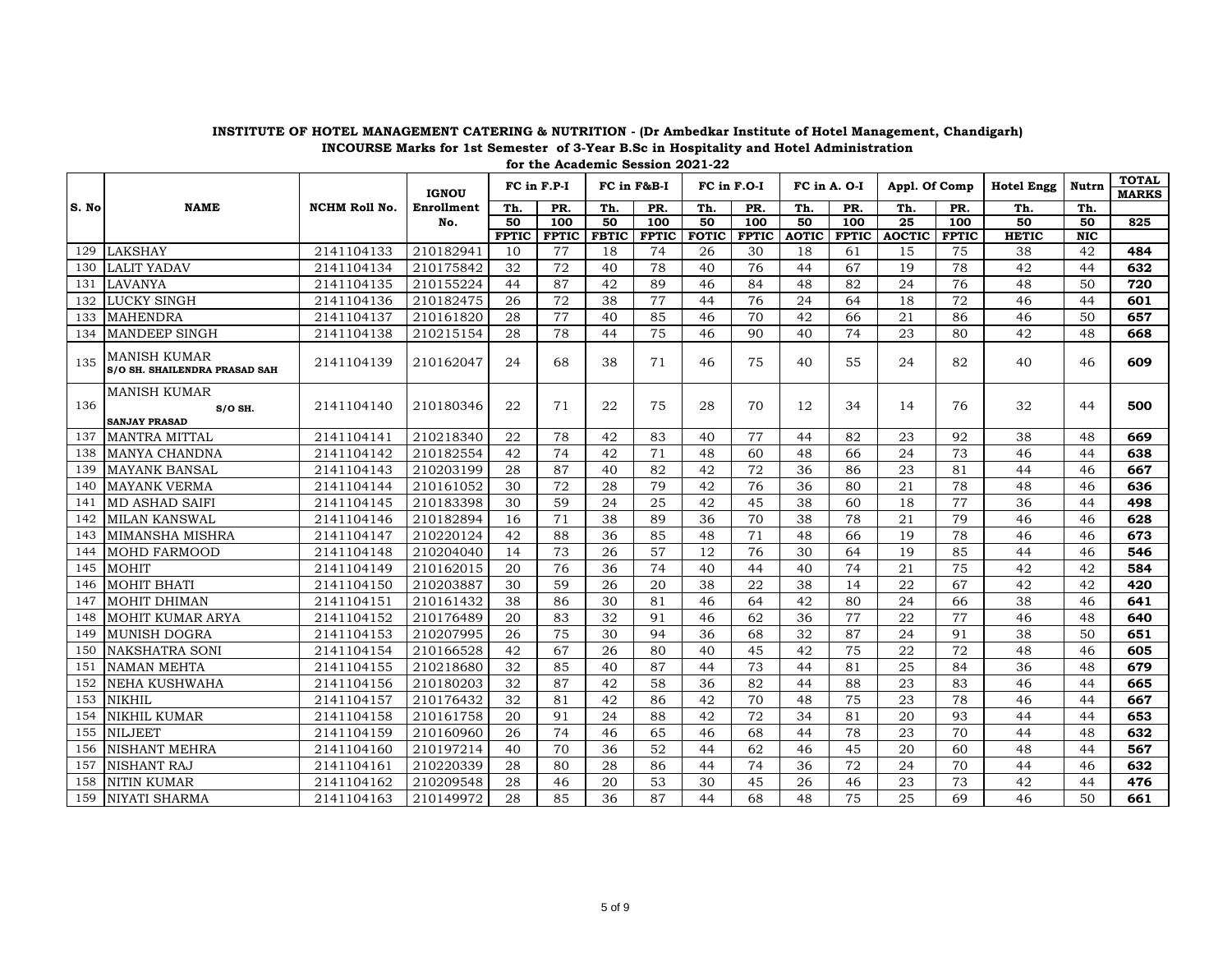|       |                          |                      | <b>IGNOU</b> |              | FC in F.P-I  |              | FC in F&B-I  | FC in F.O-I  |              | FC in A. O-I |              | Appl. Of Comp   |              | <b>Hotel Engg</b> | Nutrn      | <b>TOTAL</b><br><b>MARKS</b> |
|-------|--------------------------|----------------------|--------------|--------------|--------------|--------------|--------------|--------------|--------------|--------------|--------------|-----------------|--------------|-------------------|------------|------------------------------|
| S. No | <b>NAME</b>              | <b>NCHM Roll No.</b> | Enrollment   | Th.          | PR.          | Th.          | PR.          | Th.          | PR.          | Th.          | PR.          | Th.             | PR.          | Th.               | Th.        |                              |
|       |                          |                      | No.          | 50           | 100          | 50           | 100          | 50           | 100          | 50           | 100          | $\overline{25}$ | 100          | 50                | 50         | 825                          |
|       |                          |                      |              | <b>FPTIC</b> | <b>FPTIC</b> | <b>FBTIC</b> | <b>FPTIC</b> | <b>FOTIC</b> | <b>FPTIC</b> | <b>AOTIC</b> | <b>FPTIC</b> | <b>AOCTIC</b>   | <b>FPTIC</b> | <b>HETIC</b>      | <b>NIC</b> |                              |
| 160   | <b>OJASWI</b>            | 2141104164           | 210157504    | 20           | 88           | 40           | 91           | 38           | 86           | 48           | 92           | 25              | 87           | 50                | 50         | 715                          |
| 161   | PANKHUDI MAHESHWARI      | 2141104165           | 210204058    | 42           | 85           | 40           | 69           | 46           | 78           | 48           | 76           | 25              | 81           | 48                | 44         | 682                          |
| 162   | <b>PANKTI SINGH</b>      | 2141104166           | 210198398    | 34           | 87           | 30           | 87           | 44           | 71           | 34           | 83           | 21              | 82           | 40                | 44         | 657                          |
| 163   | PARMEET KAUR TUTEJA      | 2141104167           | 210218586    | 46           | 95           | 50           | 98           | 42           | 87           | 50           | 93           | 25              | 96           | 42                | 48         | 772                          |
| 164   | <b>PARTH SHARMA</b>      | 2141104169           | 210198889    | 32           | 78           | 48           | 74           | 46           | 81           | 44           | 85           | 24              | 85           | 38                | 44         | 679                          |
| 165   | PARTHIB BASUMATARY       | 2141104170           | 210199938    | 32           | 79           | 38           | 75           | 40           | 80           | 44           | 64           | 24              | 83           | 42                | 42         | 643                          |
| 166   | PAVITRA CHAUHAN          | 2141104171           | 210185020    | 40           | 72           | 48           | 76           | 38           | 75           | 34           | 65           | 22              | 83           | 34                | 48         | 635                          |
| 167   | PEARL KHANNA             | 2141104172           | 210174990    | 48           | 83           | 48           | 89           | 44           | 90           | 50           | 84           | 25              | 85           | 44                | 44         | 734                          |
| 168   | PHUNCHOK DOLMA           | 2141104173           | 210156265    | 34           | 82           | 36           | 81           | 38           | 80           | 44           | 77           | 25              | 79           | 42                | 44         | 662                          |
| 169   | <b>PIYUSH</b>            | 2141104174           | 210161045    | 24           | 67           | 32           | 15           | 32           | 60           | 36           | 54           | 22              | 66           | 30                | 46         | 484                          |
| 170   | PIYUSH GAMBHIR           | 2141104175           | 210220622    | 28           | 70           | 38           | 67           | 46           | 84           | 40           | 79           | 25              | 92           | 44                | 46         | 659                          |
| 171   | PRAGYA MALIK             | 2141104177           | 210182318    | 48           | 89           | 50           | 98           | 48           | 91           | 48           | 81           | 24              | 93           | 42                | 44         | 756                          |
| 172   | PRAKASH KUMAR            | 2141104178           | 210177158    | 30           | 78           | 44           | 75           | 46           | 87           | 42           | 68           | 18              | 89           | 34                | 46         | 657                          |
| 173   | PRAKHAR VERMA            | 2141104179           | 210198248    | 42           | 82           | 46           | 90           | 46           | 87           | 44           | 80           | 23              | 86           | 42                | 44         | 712                          |
| 174   | PRAKRITI NABIYAL         | 2141104180           | 210172736    | 26           | 81           | 32           | 87           | 42           | 73           | 44           | 68           | 22              | 84           | 38                | 42         | 639                          |
| 175   | PRANAV PAINULY           | 2141104181           | 210202290    | 28           | 43           | 32           | 80           | 44           | 68           | 50           | 61           | 21              | 78           | 36                | 40         | 581                          |
| 176   | PRANIT SHARMA            | 2141104182           | 210218619    | 24           | 64           | 26           | 5            | 30           | 10           | 36           | 52           | 20              | 60           | 24                | 42         | 393                          |
| 177   | PRANJAL SRIVASTAVA       | 2141104183           | 210199003    | 44           | 89           | 50           | 96           | 44           | 92           | 50           | 90           | 25              | 95           | 46                | 50         | 771                          |
| 178   | PRASANT CHAND            | 2141104184           | 210155152    | 30           | 81           | 36           | 73           | 44           | 70           | 36           | 68           | 15              | 84           | 32                | 44         | 613                          |
| 179   | PRASOON AGRAWAL          | 2141104185           | 210215297    | 36           | 68           | 38           | 79           | 44           | 72           | 42           | 70           | 15              | 60           | 42                | 26         | 592                          |
| 180   | <b>PRATEEK</b>           | 2141104186           | 210219413    | 22           | 70           | 26           | 46           | 12           | 73           | 20           | 62           | 15              | 61           | 22                | 40         | 469                          |
| 181   | PRIYA LOHIA              | 2141104187           | 210191790    | 36           | 74           | 42           | 72           | 38           | 72           | 34           | 75           | 23              | 83           | 30                | 42         | 621                          |
| 182   | PRIYANSHU CHAUDHARY      | 2141104188           | 210197593    | 26           | 80           | 44           | 37           | 34           | 60           | 42           | 59           | 21              | 54           | 44                | 42         | 543                          |
| 183   | RAAVI LADDHAD            | 2141104190           | 210197672    | 38           | 71           | 50           | 68           | 40           | 81           | 48           | 60           | 24              | 76           | 40                | 48         | 644                          |
| 184   | <b>RAHUL SINGH RAWAT</b> | 2141104191           | 210153926    | 44           | 85           | 46           | 78           | 44           | 80           | 40           | 67           | 23              | 70           | 36                | 44         | 657                          |
| 185   | <b>RAJ KESHARWANI</b>    | 2141104192           | 210172901    | 46           | 84           | 46           | 97           | 46           | 90           | 46           | 73           | 22              | 85           | 32                | 46         | 713                          |
| 186   | <b>RAJA KUMAR</b>        | 2141104193           | 210153965    | 34           | 84           | 44           | 85           | 46           | 80           | 46           | 66           | 23              | 84           | 40                | 46         | 678                          |
| 187   | <b>RAJAT</b>             | 2141104194           | 210182214    | 44           | 83           | 48           | 88           | 42           | 90           | 46           | 86           | 22              | 87           | 40                | 48         | 724                          |
| 188   | <b>RAJEEV RANJAN</b>     | 2141104195           | 210154018    | 32           | 84           | 38           | 57           | 44           | 70           | 36           | 76           | 21              | 80           | 42                | 50         | 630                          |
| 189   | <b>RISHAV</b>            | 2141104196           | 210161242    | 48           | 89           | 48           | 86           | 42           | 93           | 48           | 83           | 25              | 89           | 44                | 50         | 745                          |
| 190   | <b>RITIK KAPOOR</b>      | 2141104197           | 210157163    | 22           | 75           | 36           | 64           | 44           | 52           | 44           | 67           | 20              | 62           | 38                | 44         | 568                          |
| 191   | RITIKA BHANDARI          | 2141104198           | 210158552    | 28           | 77           | 38           | 87           | 40           | 53           | 34           | 76           | 20              | 55           | 42                | 44         | 594                          |
| 192   | <b>RIYA</b>              | 2141104199           | 210182239    | 42           | 81           | 42           | 89           | 46           | 71           | 50           | 86           | 23              | 90           | 38                | 48         | 706                          |
| 193   | <b>RIYA SINGH</b>        | 2141104200           | 210199620    | 30           | 75           | 48           | 89           | 46           | 79           | 44           | 84           | 21              | 80           | 38                | 48         | 682                          |
| 194   | <b>ROHIT KUMAR</b>       | 2141104202           | 210201686    | 32           | 77           | 46           | 83           | 48           | 50           | 32           | 51           | 21              | 86           | 40                | 42         | 608                          |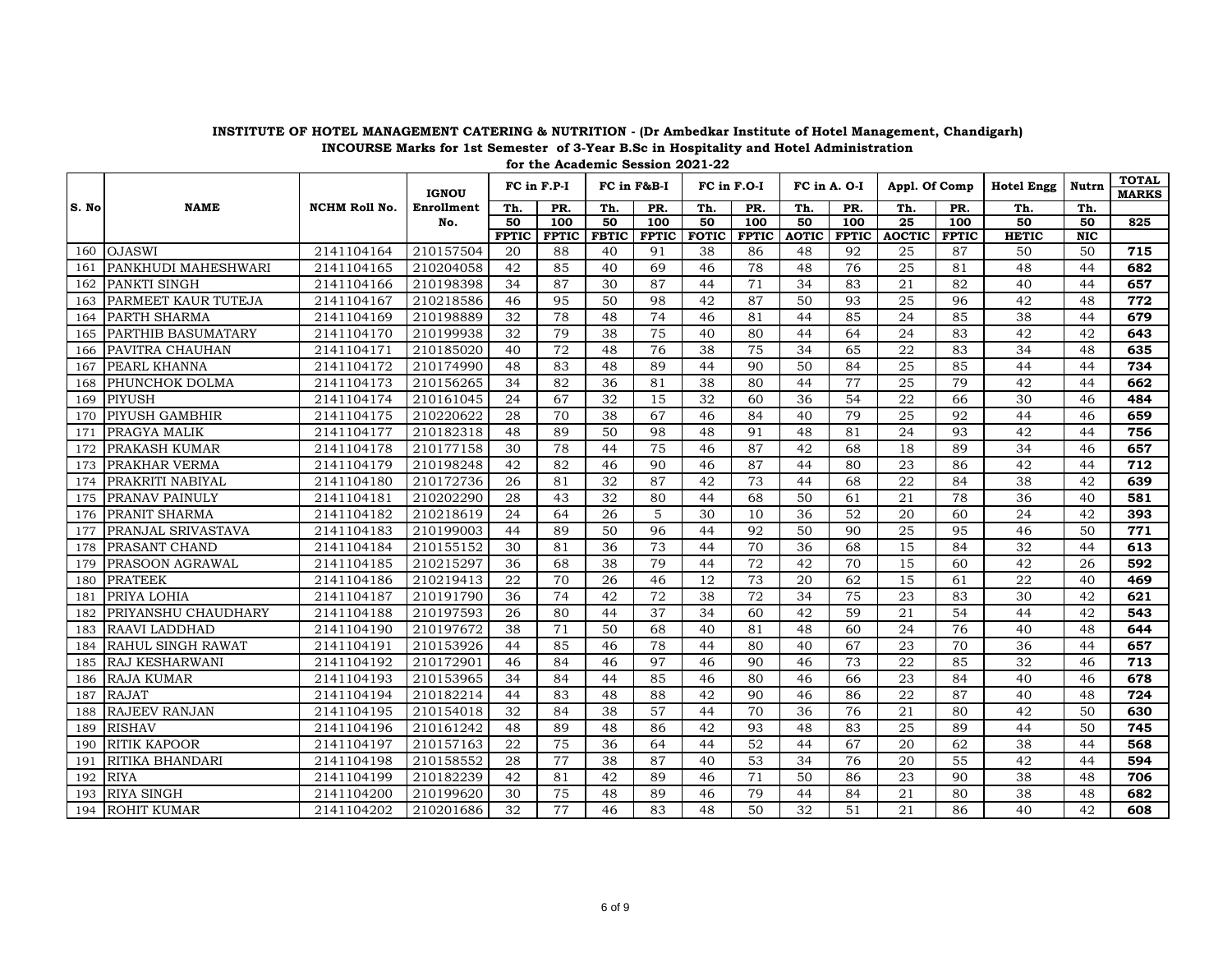|       |                              |                      | <b>IGNOU</b> |              | FC in F.P-I  |                 | FC in F&B-I      | FC in F.O-I  |                  |              | FC in A. O-I | Appl. Of Comp   |              | <b>Hotel Engg</b> | Nutrn      | <b>TOTAL</b><br><b>MARKS</b> |
|-------|------------------------------|----------------------|--------------|--------------|--------------|-----------------|------------------|--------------|------------------|--------------|--------------|-----------------|--------------|-------------------|------------|------------------------------|
| S. No | <b>NAME</b>                  | <b>NCHM Roll No.</b> | Enrollment   | Th.          | PR.          | Th.             | PR.              | Th.          | PR.              | Th.          | PR.          | Th.             | PR.          | Th.               | Th.        |                              |
|       |                              |                      | No.          | 50           | 100          | 50              | $\overline{100}$ | 50           | $\overline{100}$ | 50           | 100          | $\overline{25}$ | 100          | 50                | 50         | 825                          |
|       |                              |                      |              | <b>FPTIC</b> | <b>FPTIC</b> | <b>FBTIC</b>    | <b>FPTIC</b>     | <b>FOTIC</b> | <b>FPTIC</b>     | <b>AOTIC</b> | <b>FPTIC</b> | <b>AOCTIC</b>   | <b>FPTIC</b> | <b>HETIC</b>      | <b>NIC</b> |                              |
| 195   | <b>ROHIT MEHRA</b>           | 2141104203           | 210177410    | 30           | 76           | 40              | 57               | 34           | 62               | 42           | 64           | 22              | 82           | 44                | 44         | 597                          |
| 196   | ROHIT PACHOLI                | 2141104204           | 210197429    | 40           | 72           | 42              | 63               | 34           | 74               | 48           | 61           | 19              | 88           | 38                | 44         | 623                          |
| 197   | <b>RUCHIR PIZAR</b>          | 2141104205           | 210202663    | 24           | 79           | 34              | 60               | 28           | 75               | 30           | 70           | 15              | 88           | 36                | 48         | 587                          |
| 198   | <b>SAGAR</b>                 | 2141104206           | 210180418    | 32           | 73           | 36              | 53               | 40           | 43               | 28           | 50           | 19              | 58           | 30                | 46         | 508                          |
| 199   | <b>SAGAR SHARMA</b>          | 2141104207           | 210191808    | 36           | 69           | 38              | 63               | 46           | 91               | 36           | 70           | 18              | 85           | 36                | 48         | 636                          |
| 200   | <b>SAKSHAM</b>               | 2141104208           | 210209437    | 26           | 45           | 38              | $\Omega$         | 28           | $\mathbf{0}$     | 38           | $\Omega$     | 20              | 47           | 24                | 48         | 314                          |
| 201   | <b>SAKSHAM BHATLA</b>        | 2141104209           | 210182396    | 48           | 84           | 42              | 92               | 48           | 98               | 44           | 82           | 25              | 85           | 46                | 48         | 742                          |
| 202   | <b>SAKSHAM MANRAI</b>        | 2141104210           | 210153070    | 30           | 67           | 38              | 53               | 38           | 84               | 34           | 67           | 20              | 83           | 42                | 44         | 600                          |
| 203   | <b>SAKSHAM MEHRA</b>         | 2141104211           | 210218482    | 34           | 70           | 42              | 75               | 46           | 87               | 46           | 77           | 24              | 72           | 38                | 50         | 661                          |
| 204   | <b>SALONI KATOCH</b>         | 2141104212           | 210197751    | 46           | 93           | 46              | 97               | 50           | 98               | 48           | 91           | 22              | 95           | 28                | 50         | 764                          |
| 205   | <b>SAMARTH SIDANA</b>        | 2141104214           | 210150430    | 36           | 73           | 44              | 91               | 42           | 86               | 46           | 78           | 25              | 76           | 42                | 46         | 685                          |
| 206   | <b>SAMAY DUDEJA</b>          | 2141104215           | 210218809    | 40           | 86           | 48              | 68               | 40           | 83               | 40           | 79           | 23              | 85           | 44                | 44         | 680                          |
| 207   | <b>SANJANA KHATRI</b>        | 2141104217           | 210149980    | 44           | 90           | 50              | 97               | 44           | 91               | 48           | 83           | 24              | 92           | 46                | 48         | 757                          |
| 208   | <b>SANJEEVNI</b>             | 2141104218           | 210178816    | 48           | 90           | 48              | 96               | 48           | 84               | 50           | 84           | 22              | 92           | 44                | 48         | 754                          |
| 209   | <b>SARITA KUMARI</b>         | 2141104219           | 210177054    | 26           | 90           | 42              | 89               | 44           | 79               | 44           | 84           | 20              | 88           | 42                | 46         | 694                          |
| 210   | <b>SARTHAK ARORA</b>         | 2141104220           | 210161719    | 40           | 68           | 30              | 32               | 44           | 50               | 40           | 45           | $\overline{23}$ | 46           | 38                | 44         | 500                          |
| 211   | <b>SHAAN</b>                 | 2141104222           | 210181892    | 48           | 71           | 40              | 84               | 36           | 43               | 44           | 45           | 24              | 58           | 40                | 48         | 581                          |
| 212   | <b>SHASHANK YADAV</b>        | 2141104223           | 210157131    | 20           | 88           | 34              | 65               | 40           | 75               | 44           | 66           | 23              | 83           | 36                | 44         | 618                          |
| 213   | <b>SHASHWAT SINGH</b>        | 2141104224           | 210175788    | 34           | 67           | 34              | 64               | 40           | 70               | 42           | 40           | 22              | 80           | 36                | 48         | 577                          |
| 214   | <b>SHILPA KUMARI</b>         | 2141104225           | 210221631    | 34           | 89           | 48              | 89               | 40           | 90               | 46           | 82           | 20              | 88           | 34                | 44         | 704                          |
| 215   | <b>SHIVAM BUMBRA</b>         | 2141104226           | 210181290    | 28           | 68           | 34              | 72               | 20           | 75               | 34           | 59           | 17              | 80           | 40                | 44         | 571                          |
| 216   | <b>SHIVAM KUMAR</b>          | 2141104227           | 210176876    | 46           | 77           | 36              | 80               | 48           | 82               | 34           | 58           | 18              | 83           | 36                | 50         | 648                          |
| 217   | <b>SHIVANSH JHARIA</b>       | 2141104228           | 210197024    | 32           | 69           | 40              | 76               | 40           | $\overline{75}$  | 42           | 78           | 23              | 79           | 42                | 48         | 644                          |
| 218   | <b>SHIVANSH YADAV</b>        | 2141104229           | 210199010    | 44           | 79           | $\overline{36}$ | 83               | 44           | 83               | 40           | 64           | 18              | 84           | 40                | 48         | 663                          |
| 219   | <b>SHIVEN SAROHA</b>         | 2141104230           | 210158996    | 38           | 61           | 38              | 75               | 42           | 78               | 48           | 50           | 24              | 85           | 38                | 42         | 619                          |
| 220   | <b>SHIVESH KUMAR</b>         | 2141104231           | 210176582    | 42           | 78           | 38              | 77               | 48           | 80               | 38           | 57           | 24              | 86           | 44                | 48         | 660                          |
| 221   | <b>SHRAYU GODARA</b>         | 2141104232           | 210154405    | 40           | 74           | 36              | 64               | 46           | 82               | 46           | 54           | 22              | 82           | 40                | 46         | 632                          |
| 222   | <b>SHREYA DHANUK</b>         | 2141104233           | 210185829    | 28           | 81           | 32              | 73               | 30           | 80               | 44           | 73           | 20              | 84           | 38                | 44         | 627                          |
| 223   | <b>SHREYA SHARMA</b>         | 2141104234           | 210203436    | 32           | 64           | 38              | 94               | 48           | 91               | 46           | 51           | 25              | 78           | 44                | 50         | 661                          |
| 224   | <b>SHRUTI RAJ</b>            | 2141104235           | 210164650    | 34           | 80           | 38              | 82               | 36           | 82               | 48           | 72           | 21              | 84           | 40                | 46         | 663                          |
| 225   | SHUBHANGI AGGARWAL           | 2141104236           | 210181498    | 50           | 89           | 50              | 99               | 48           | 90               | 50           | 92           | 25              | 84           | 44                | 48         | 769                          |
| 226   | <b>SHUBHASHISH CHAUDHARY</b> | 2141104237           | 210182088    | 20           | 69           | 34              | 83               | 26           | 81               | 32           | 59           | 10              | 62           | 40                | 46         | 562                          |
| 227   | <b>SHUBHRA VERMA</b>         | 2141104238           | 210174564    | 46           | 84           | 44              | 90               | 34           | 88               | 48           | 77           | 25              | 81           | 40                | 48         | 705                          |
| 228   | <b>SNEH</b>                  | 2141104239           | 210177932    | 44           | 85           | 38              | 85               | 48           | 90               | 40           | 73           | 22              | 84           | 32                | 44         | 685                          |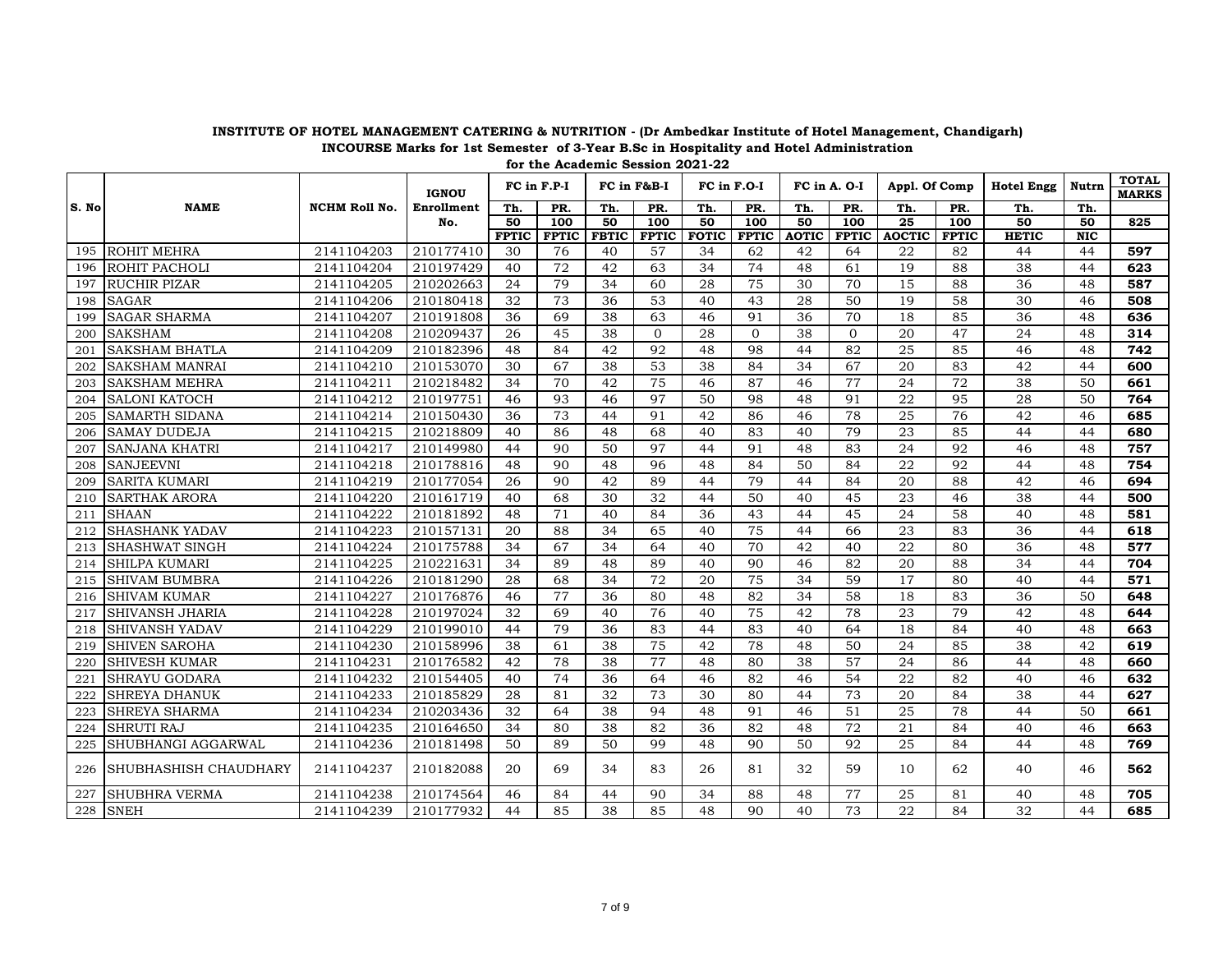|       |                          |                      |                   |                    | FC in F.P-I        |                    | FC in F&B-I        |                    | FC in F.O-I        | FC in A. O-I       |                    | Appl. Of Comp       |                    | <b>Hotel Engg</b>  | Nutrn                         | <b>TOTAL</b> |
|-------|--------------------------|----------------------|-------------------|--------------------|--------------------|--------------------|--------------------|--------------------|--------------------|--------------------|--------------------|---------------------|--------------------|--------------------|-------------------------------|--------------|
|       |                          |                      | <b>IGNOU</b>      |                    |                    |                    |                    |                    |                    |                    |                    |                     |                    |                    |                               | <b>MARKS</b> |
| S. No | <b>NAME</b>              | <b>NCHM Roll No.</b> | <b>Enrollment</b> | Th.                | PR.                | Th.                | PR.                | Th.                | PR.                | Th.                | PR.                | Th.                 | PR.                | Th.                | Th.                           |              |
|       |                          |                      | No.               | 50                 | 100                | 50                 | 100                | 50                 | 100                | 50                 | 100                | $\overline{25}$     | 100                | 50                 | 50                            | 825          |
| 229   | <b>SOURAV SHARMA</b>     | 2141104240           | 210181316         | <b>FPTIC</b><br>20 | <b>FPTIC</b><br>64 | <b>FBTIC</b><br>40 | <b>FPTIC</b><br>72 | <b>FOTIC</b><br>46 | <b>FPTIC</b><br>85 | <b>AOTIC</b><br>38 | <b>FPTIC</b><br>56 | <b>AOCTIC</b><br>19 | <b>FPTIC</b><br>82 | <b>HETIC</b><br>42 | $\overline{\text{NIC}}$<br>44 | 608          |
|       |                          |                      |                   |                    |                    |                    | 74                 |                    |                    |                    |                    | 18                  |                    | 36                 |                               |              |
| 230   | <b>SPARSH GUPTA</b>      | 2141104241           | 210171780         | 42                 | 67                 | 36                 |                    | 44                 | 86                 | 44                 | 63                 |                     | 90                 |                    | 44                            | 644          |
| 231   | <b>SUBHAM SEKHAR</b>     | 2141104242           | 210198667         | 30                 | 72                 | 40                 | 80                 | 34                 | 80                 | 46                 | 52                 | 18                  | 85                 | 38                 | 44                            | 619          |
| 232   | <b>SUJAL PAHWA</b>       | 2141104243           | 210161006         | 22                 | 78                 | 40                 | 82                 | 40                 | 80                 | 46                 | 65                 | 21                  | 81                 | 34                 | 48                            | 637          |
| 233   | <b>SUNIDHI PANDEY</b>    | 2141104244           | 210219603         | 48                 | 77                 | 46                 | 85                 | 44                 | 84                 | 50                 | 70                 | 24                  | 79                 | 44                 | 46                            | 697          |
| 234   | <b>SUNNY</b>             | 2141104245           | 210179556         | 30                 | 78                 | 38                 | 68                 | 38                 | 76                 | 36                 | 65                 | 22                  | 80                 | 36                 | 44                            | 611          |
| 235   | <b>SURAJ</b>             | 2141104246           | 210177781         | 34                 | 75                 | 38                 | 68                 | 42                 | 80                 | 36                 | 69                 | 22                  | 79                 | 40                 | 46                            | 629          |
| 236   | <b>SURAJ YADAV</b>       | 2141104247           | 210191822         | 26                 | 58                 | 22                 | 57                 | 6                  | 72                 | $\overline{2}$     | $\Omega$           | 15                  | 56                 | 18                 | 44                            | 376          |
| 237   | SURYANSH KUMAR MAURYA    | 2141104248           | 210175606         | 36                 | 81                 | 32                 | 69                 | 42                 | 90                 | 40                 | 68                 | 22                  | 97                 | 34                 | 44                            | 655          |
| 238   | SWAROOP MOHARKAR         | 2141104249           | 210198380         | 40                 | 72                 | 36                 | 67                 | 48                 | 81                 | 42                 | 59                 | 25                  | 89                 | 34                 | 48                            | 641          |
| 239   | SWAYAM BHARDWAJ          | 2141104250           | 210218848         | 30                 | 75                 | 32                 | 82                 | 44                 | 85                 | 42                 | 74                 | 21                  | 85                 | 40                 | 44                            | 654          |
| 240   | <b>TANISH</b>            | 2141104251           | 210203870         | 28                 | 66                 | 36                 | 69                 | 36                 | 69                 | 32                 | 68                 | 18                  | 71                 | 36                 | 48                            | 577          |
| 241   | TANISHQ ANAND LOYA       | 2141104252           | 210203973         | 38                 | 63                 | 36                 | 65                 | 40                 | 65                 | 40                 | 79                 | 21                  | 79                 | 42                 | 46                            | 614          |
| 242   | TANMAY THENGANE          | 2141104253           | 210155439         | 34                 | 63                 | 46                 | 60                 | 40                 | 60                 | 40                 | 66                 | 21                  | 77                 | 36                 | 44                            | 587          |
| 243   | TANUJ PANKUL             | 2141104254           | 210220299         | 42                 | 64                 | 36                 | 84                 | 48                 | 90                 | 46                 | 73                 | 19                  | 69                 | 38                 | 44                            | 653          |
| 244   | <b>TEJAS JUNEJA</b>      | 2141104255           | 210191972         | 40                 | 61                 | 28                 | 81                 | 38                 | 65                 | 48                 | 70                 | 23                  | 79                 | 38                 | 44                            | 615          |
| 245   | TRIPTI KUMARI            | 2141104256           | 210219904         | 42                 | 89                 | 40                 | 91                 | 34                 | 80                 | 46                 | 85                 | 21                  | 78                 | 40                 | 48                            | 694          |
| 246   | <b>TRISHA ROY</b>        | 2141104257           | 210179800         | 32                 | 88                 | 40                 | 86                 | 38                 | 83                 | 44                 | 86                 | 22                  | 83                 | 38                 | 48                            | 688          |
| 247   | <b>TWISHA MEHRA</b>      | 2141104258           | 210199810         | 20                 | 72                 | 38                 | 80                 | 36                 | 80                 | 46                 | 80                 | 20                  | 77                 | 36                 | 44                            | 629          |
| 248   | <b>UJJWAL BHATT</b>      | 2141104259           | 210209627         | 30                 | 77                 | 36                 | 77                 | 36                 | 55                 | 32                 | 42                 | 21                  | 79                 | 34                 | 42                            | 561          |
| 249   | <b>UMANG GUPTA</b>       | 2141104260           | 210174682         | 30                 | 84                 | 46                 | 90                 | 48                 | 98                 | 44                 | 90                 | 23                  | 87                 | 36                 | 48                            | 724          |
| 250   | UTKARSH LAKRA            | 2141104261           | 210153711         | 36                 | 76                 | 36                 | 73                 | 46                 | 54                 | 46                 | 45                 | 23                  | 54                 | 40                 | 44                            | 573          |
| 251   | <b>VAIBHAV PRAJAPATI</b> | 2141104262           | 210197056         | 26                 | 85                 | 36                 | 84                 | 46                 | 68                 | 34                 | 83                 | 19                  | 83                 | 38                 | 46                            | 648          |
| 252   | VAISHALI LAL             | 2141104263           | 210203508         | 30                 | 90                 | 36                 | 88                 | 48                 | 62                 | 38                 | 85                 | 20                  | 84                 | 36                 | 44                            | 661          |
| 253   | <b>VARUN JAISINGH</b>    | 2141104264           | 210166012         | 28                 | 61                 | 42                 | $\overline{50}$    | 42                 | 50                 | 32                 | 56                 | $\overline{22}$     | 61                 | $\overline{32}$    | 42                            | 518          |
| 254   | <b>VARUN WAHI</b>        | 2141104265           | 210220100         | 42                 | 79                 | 40                 | $\overline{55}$    | 46                 | 62                 | 46                 | 26                 | 23                  | 58                 | 38                 | 44                            | 559          |
| 255   | <b>VIKASH KUMAR</b>      | 2141104266           | 210208291         | 28                 | 70                 | 46                 | 77                 | 46                 | 69                 | 44                 | 69                 | 22                  | 70                 | 42                 | 44                            | 627          |
| 256   | <b>VINEET DUDEJA</b>     | 2141104267           | 210214833         | 32                 | 75                 | 46                 | 81                 | 40                 | 81                 | 46                 | 74                 | 24                  | 93                 | 42                 | 44                            | 678          |
| 257   | <b>VINIT</b>             | 2141104268           | 210220582         | 50                 | 85                 | 44                 | 88                 | 40                 | 85                 | 46                 | 88                 | 25                  | 95                 | 44                 | 46                            | 736          |
| 258   | <b>VINIT MESHRAM</b>     | 2141104269           | 210155478         | 28                 | 65                 | 42                 | 32                 | 44                 | 50                 | 44                 | 27                 | 23                  | 77                 | 26                 | 44                            | 502          |
| 259   | VIPUL GOPALAK            | 2141104270           | 210181427         | 30                 | 87                 | 32                 | 80                 | 36                 | 75                 | 48                 | 81                 | 23                  | 91                 | 44                 | 50                            | 677          |
| 260   | VISHWAS GAKHAR           | 2141104272           | 210171458         | 32                 | 80                 | 40                 | 69                 | 24                 | 58                 | 42                 | 69                 | 22                  | 71                 | 34                 | 46                            | 587          |
| 261   | VIVEK CHANDEL            | 2141104273           | 210208965         | 32                 | 81                 | 40                 | 80                 | 38                 | 86                 | 44                 | 72                 | 13                  | 85                 | 44                 | 46                            | 661          |
| 262   | YASH KUMAR SAINI         | 2141104274           | 210160280         | 26                 | 56                 | 44                 | 57                 | 40                 | 53                 | 38                 | $\Omega$           | 23                  | 59                 | 30                 | 42                            | 468          |